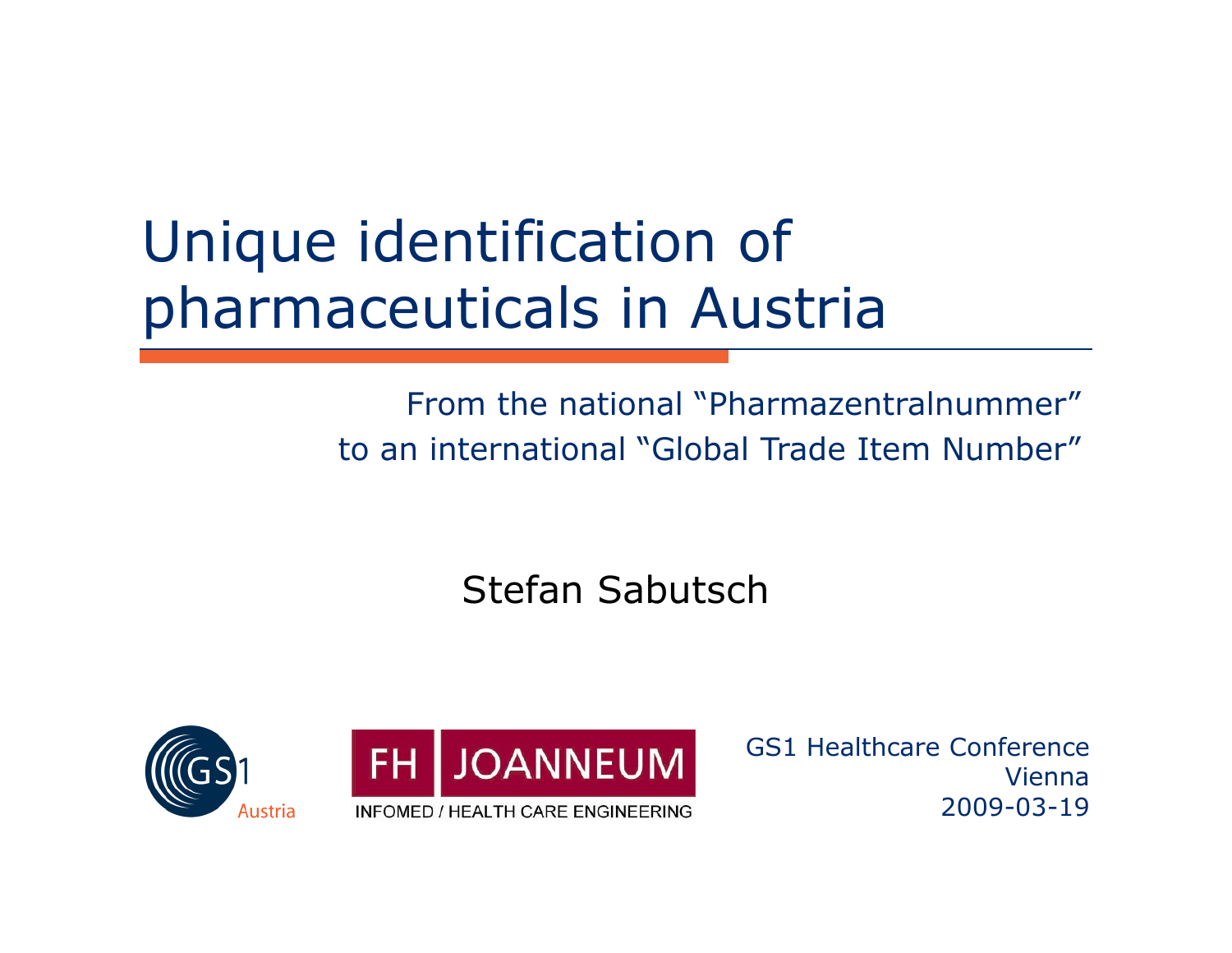#### Original Work

Florian Past, Diploma Thesis 2009:

- "Eindeutige Identifikation von Pharmazeutischen Produkten in Österreich.
- Von der nationalen Pharmazentralnummer (PZN) zur internationalen Global Trade Item Number  $(GTIN)$ "

Fachhochschule Joanneum GrazStudiengang "Health Care Engineering"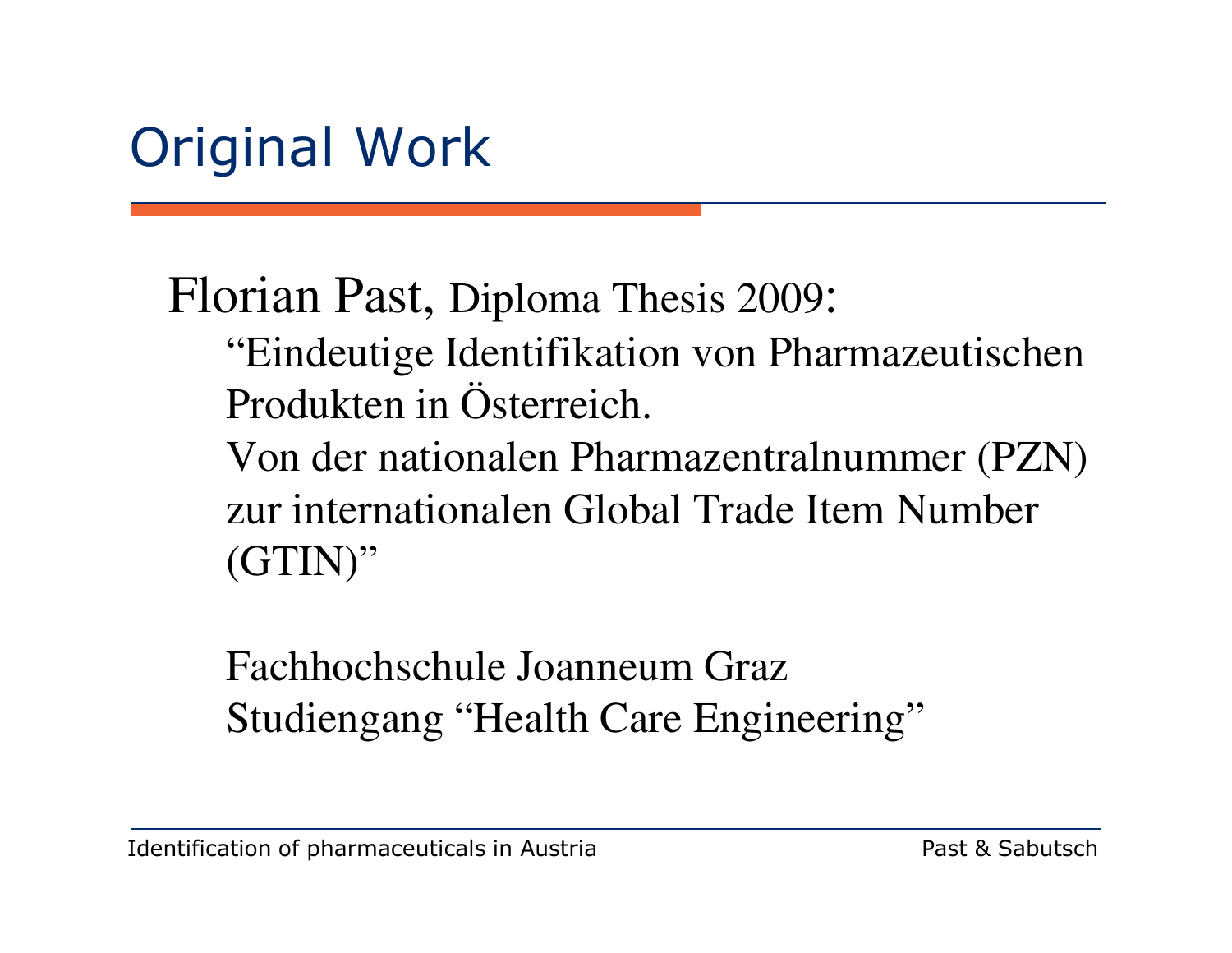

 Pharmazentralnummer PZN-EAN-Code □ Pharma production in Austria Global Trade Item Number DataMatrix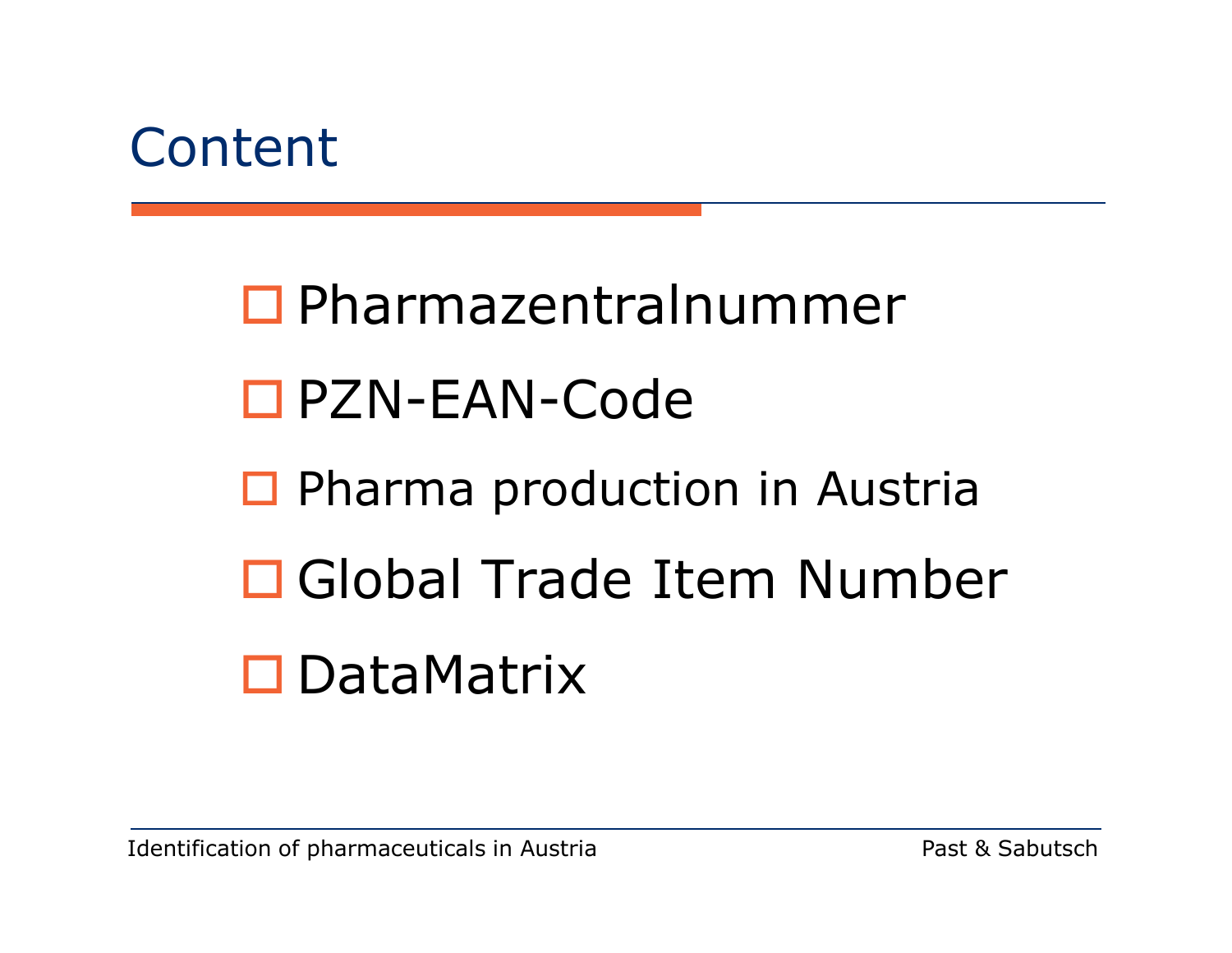## Pharmazentralnummer – PZN

#### $\Box$  Nationally unique – 6+1 digits **O** For pharmaceutical articles:  $\blacksquare$  Trade Name  $\square$  Manufacturer  $\blacksquare$  Trading unit (e.g. Package size) D Connected to dataset

- $\Box$ Basic, Barcode and Addictive drug data
- $\blacksquare$ Sub-items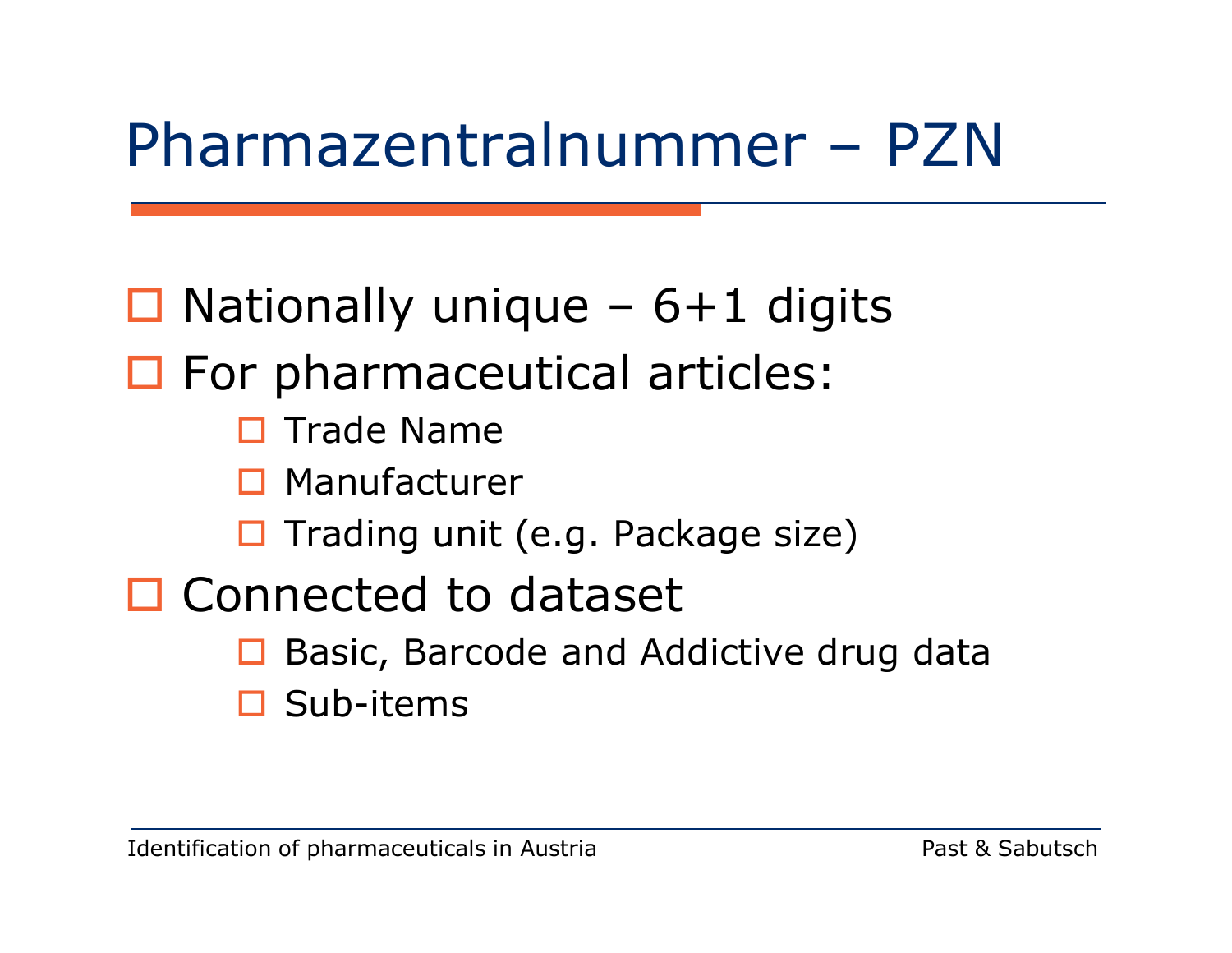# Pharmazentralnummer – PZN ll

# □ Similar to the German system:

□ 6-digit-structure, error checking number

"Pharmazentralnummer" PZN Structure:

| Basis Number   |         |         |         |         |         |                   |
|----------------|---------|---------|---------|---------|---------|-------------------|
| X <sub>1</sub> | $x_2$   | ×з      | X4      | $X_{5}$ | $X_6$   | $X_{E}$           |
| Digit 1        | Digit 2 | Digit 3 | Digit 4 | Digit 5 | Digit 6 | Error<br>Checking |

- $\blacksquare$  Reserved Numbers:
	- $\Box$  8xxxxxx drugstores, public authorities
	- $\blacksquare$ 9xxxxxx pharmaceutical wholesale
	- $\sim$  730.000 valid PZN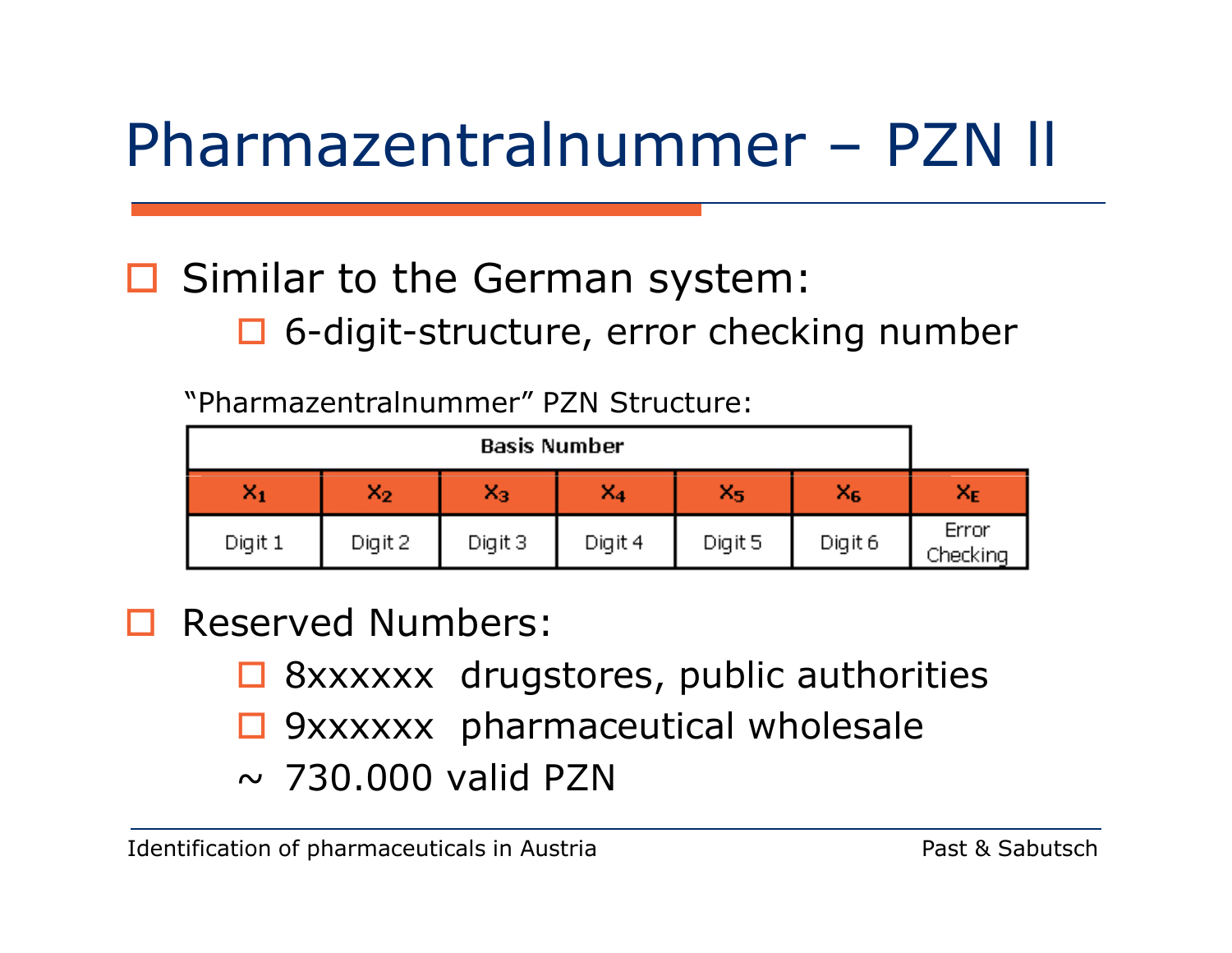## Pharmazentralnummer – PZN lll

#### □ Fast & reliable reading with EAN-13 Barcode (PZN-EAN-Code)

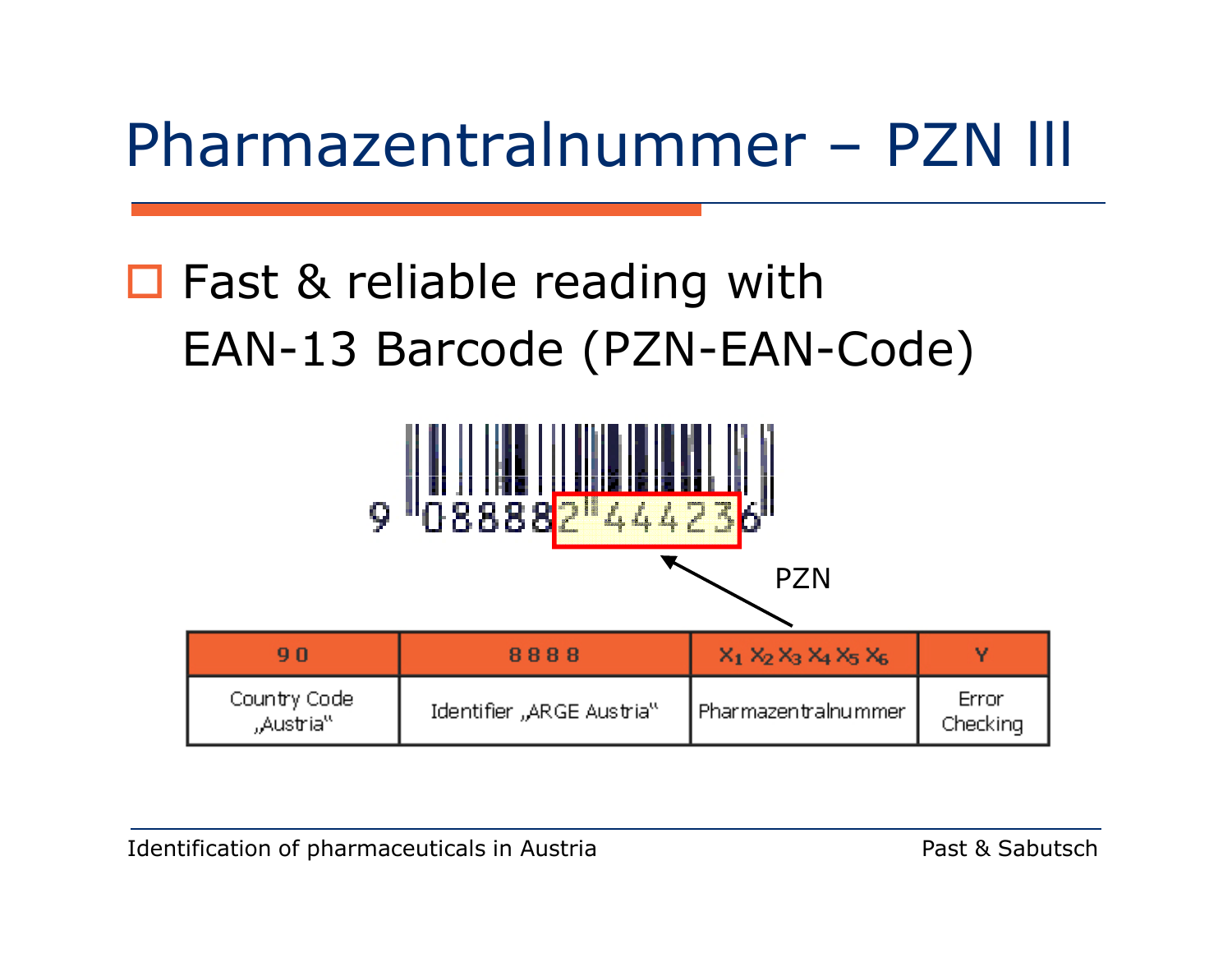## PZN allocation

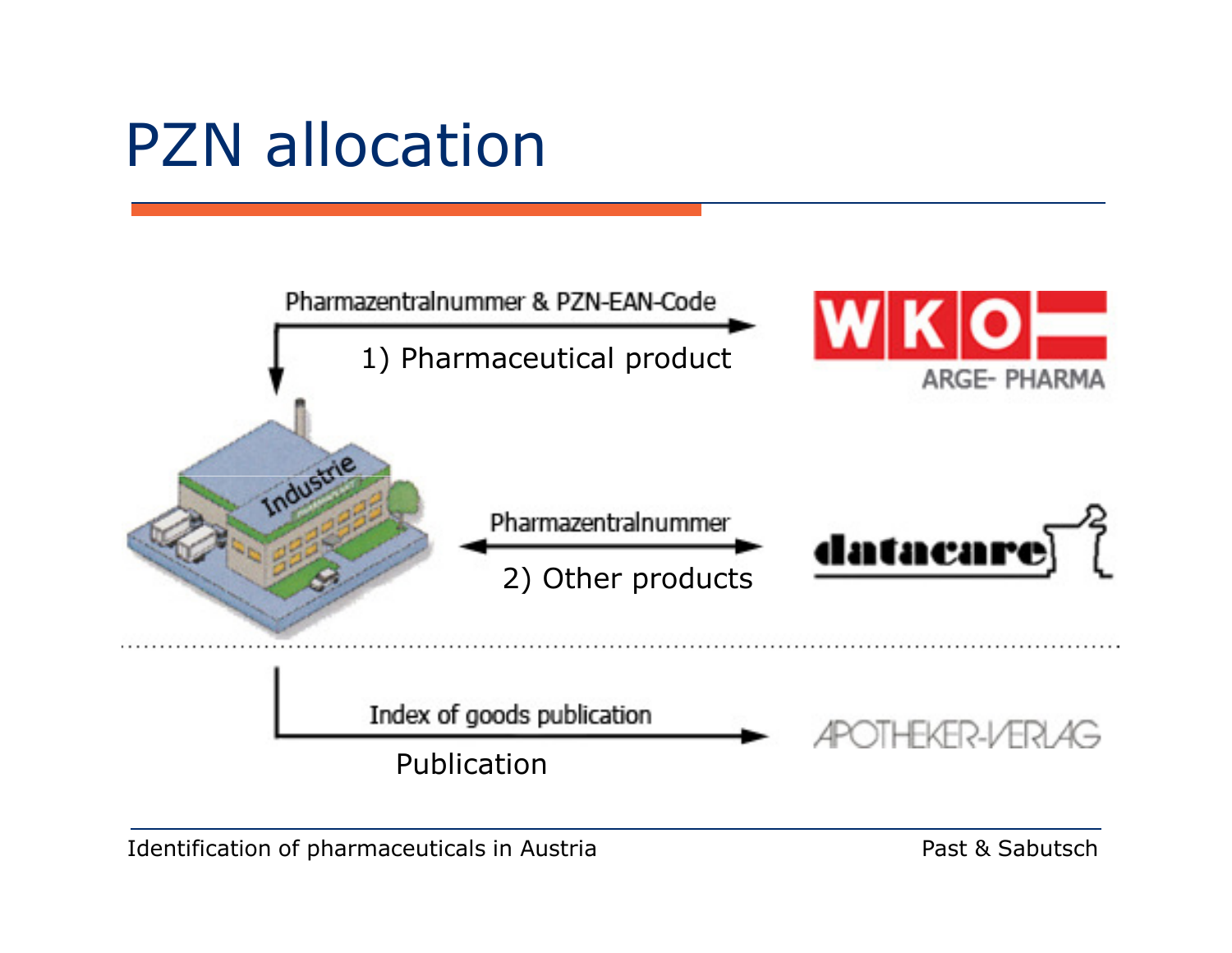### Pharma production in Austria





in Millionen Euro

Quelle: WKÖ, Statistik Austria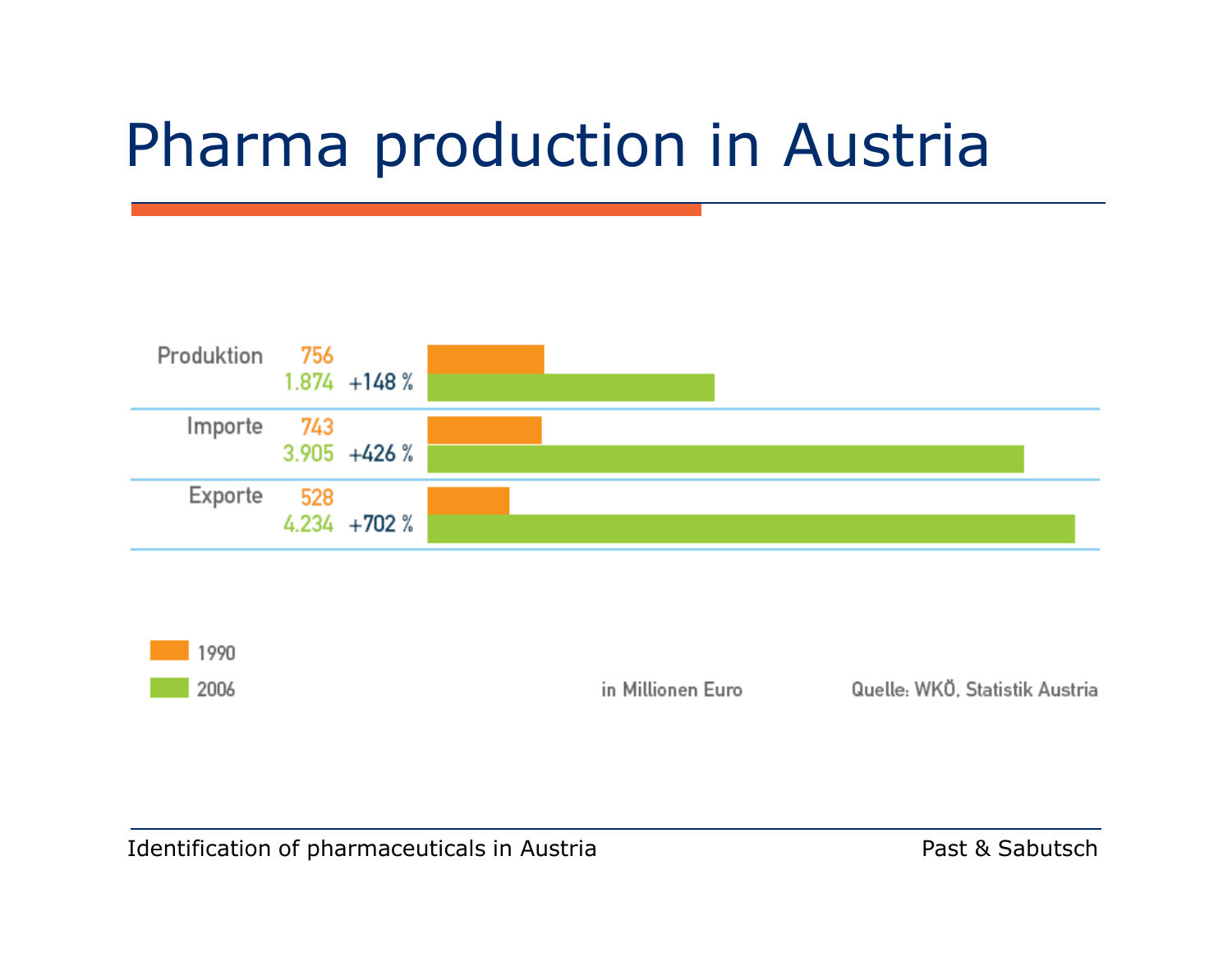### Global Trade Item Number

**Globally unique identification number** □ Used for:<br>□ Prima

- $\Box$ Primary Article Identification
- **Electronic Data Interchange**
- $\Box$ Automatic Data Capture



Identification of pharmaceuticals in Austria **Past & Sabutsch** Past & Sabutsch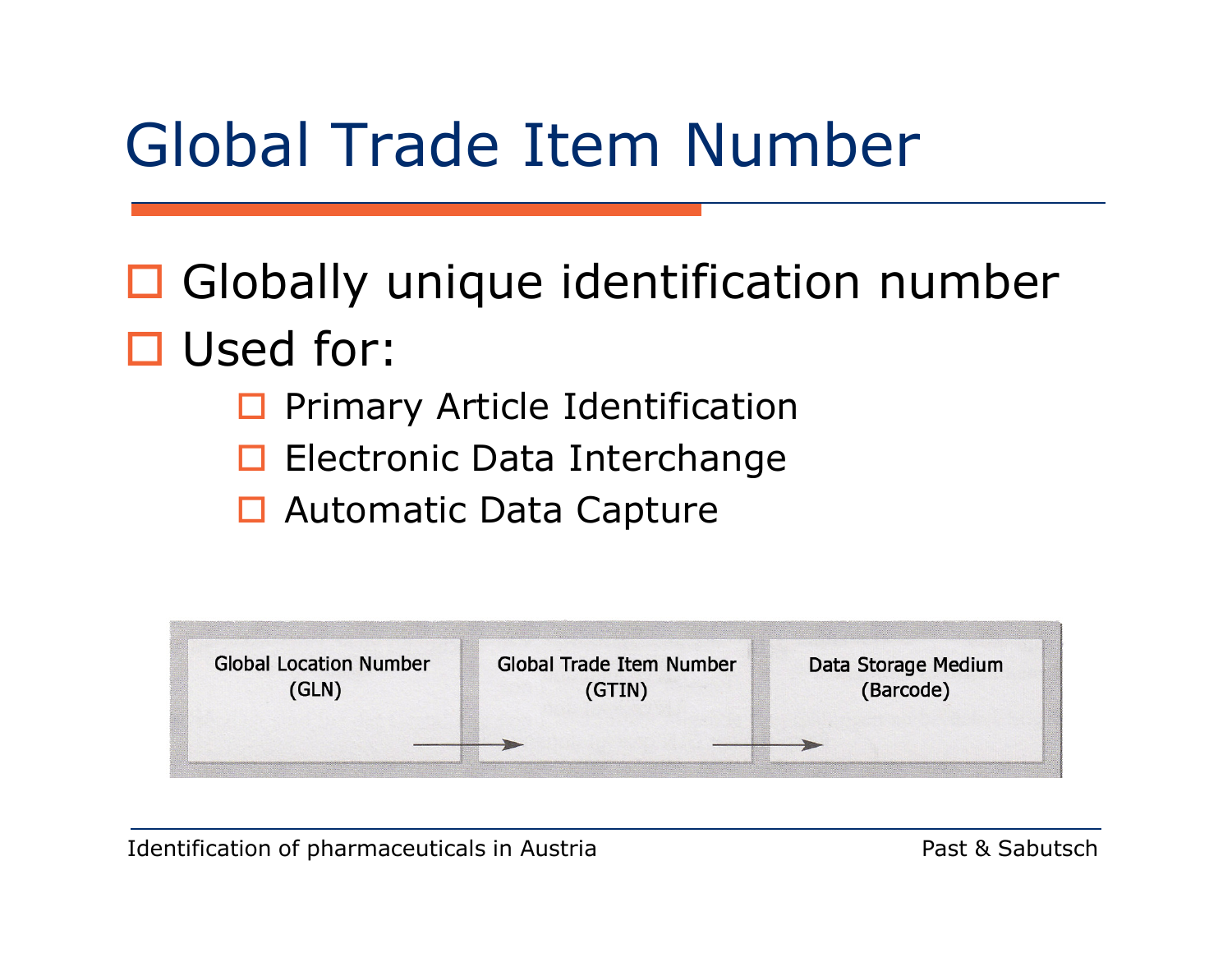

# **GLN: Identification of locations** □ GTIN: Identification of products

|              | <b>GS1 Basis Number</b>                                                    | <b>Article Number</b>                         |                |
|--------------|----------------------------------------------------------------------------|-----------------------------------------------|----------------|
| $X_1 X_2$    | X <sub>3</sub> X <sub>4</sub> X <sub>5</sub> X <sub>6</sub> X <sub>7</sub> | $X_8$ $X_9$ $X_{10}$ $X_{11}$ $X_{12}$        | $X_{13}$       |
| Country Code | Company Prefix<br>(Allocated by GS1)                                       | Item Reference<br>(Allocated by manufacturer) | Check<br>Digit |

#### Data storage medium: EAN-13, DataMatrix, RFID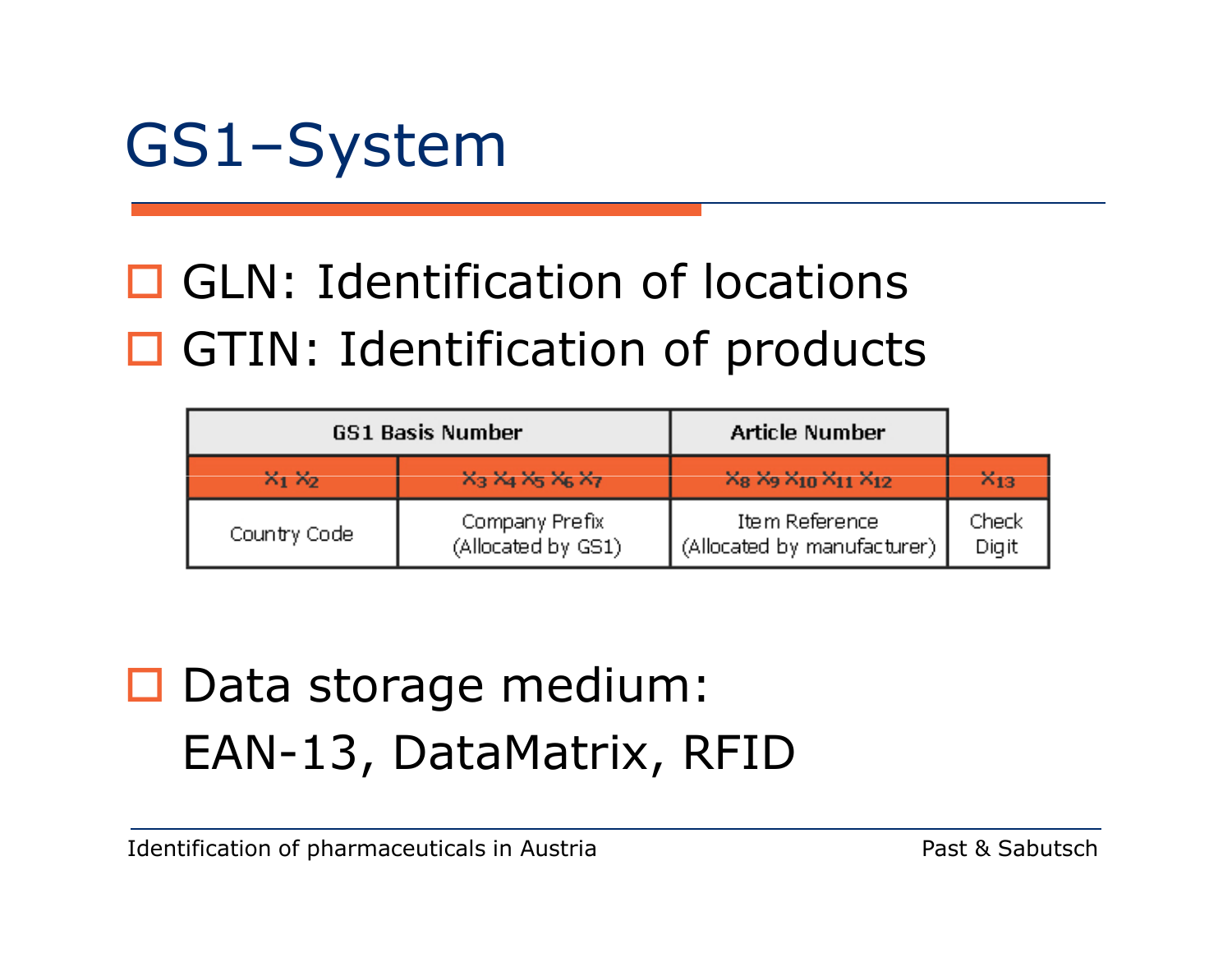# Advantages – GTIN

- $\Box$  International harmonization of product<br>numbers<sup>1</sup> numbers $^1$
- $\Box$  Unique identification system<br>(national/internat.) (national/internat.)
- $\Box$  Higher capacity of numbers
	- $\blacksquare$ PZN ~ 730.000 / Austria
	- $\blacksquare$  $GTIN \sim 100.000 /$  manufacturer
- D Development of int. communication standards, based on GTIN (EANCOM)

1) EFPIA (2008) "Towards safer medicines supply – A vision for the coding and identification of pharmaceutical products in Europe "

Identification of pharmaceuticals in Austria **Past & Sabutsch** Past & Sabutsch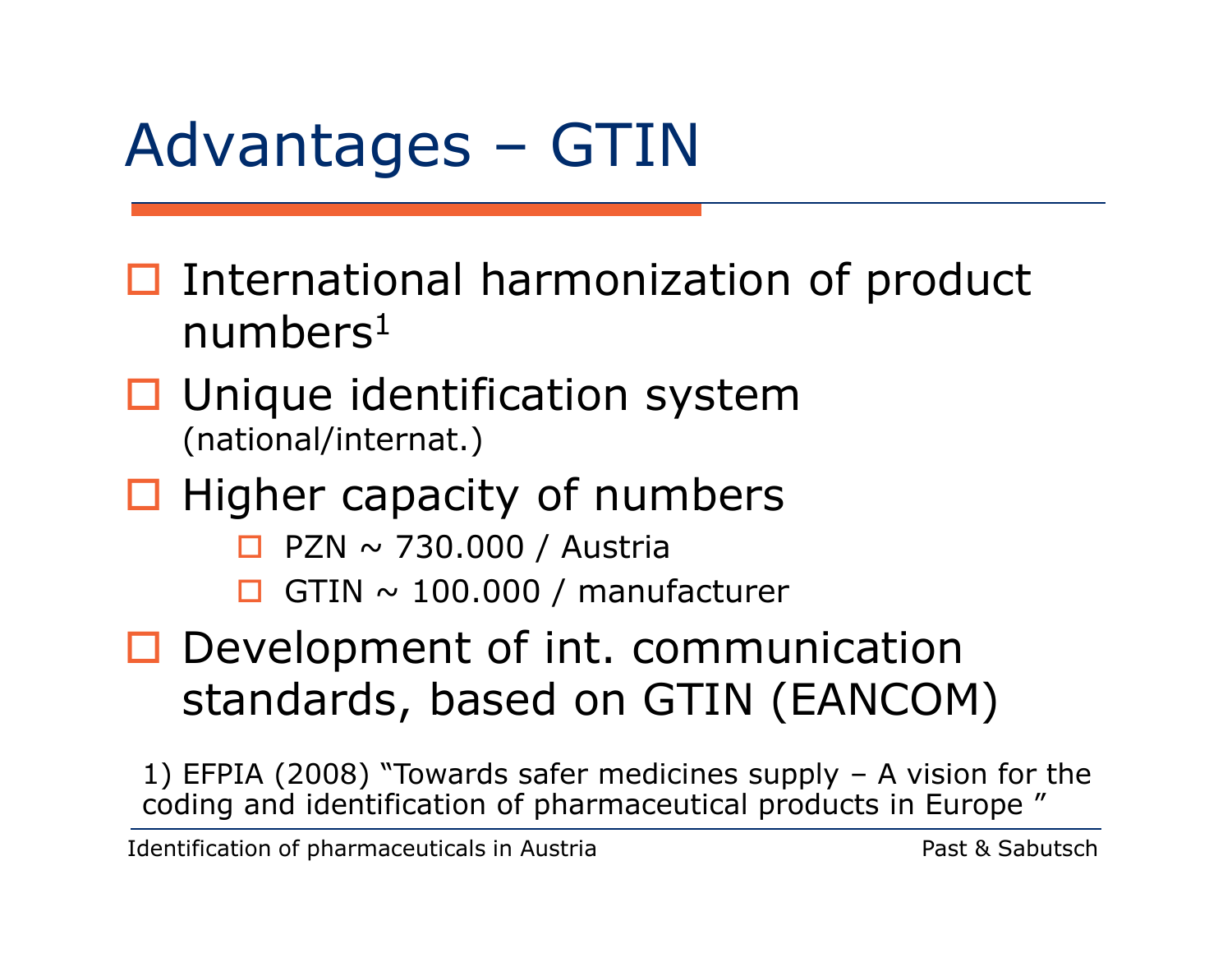## Requirements – GTIN

- $\Box$  Adopting product datasets (index of goods)
- □ Concurrent use of GTIN and PZN in<br>transition period to adant transition period to adapt
	- **Q** Administration software
	- **Q** Communication standards

# **D** Pharmacy:

- $\Box$  Administration software (Feasibility study)
- Accounting data (health insurance company)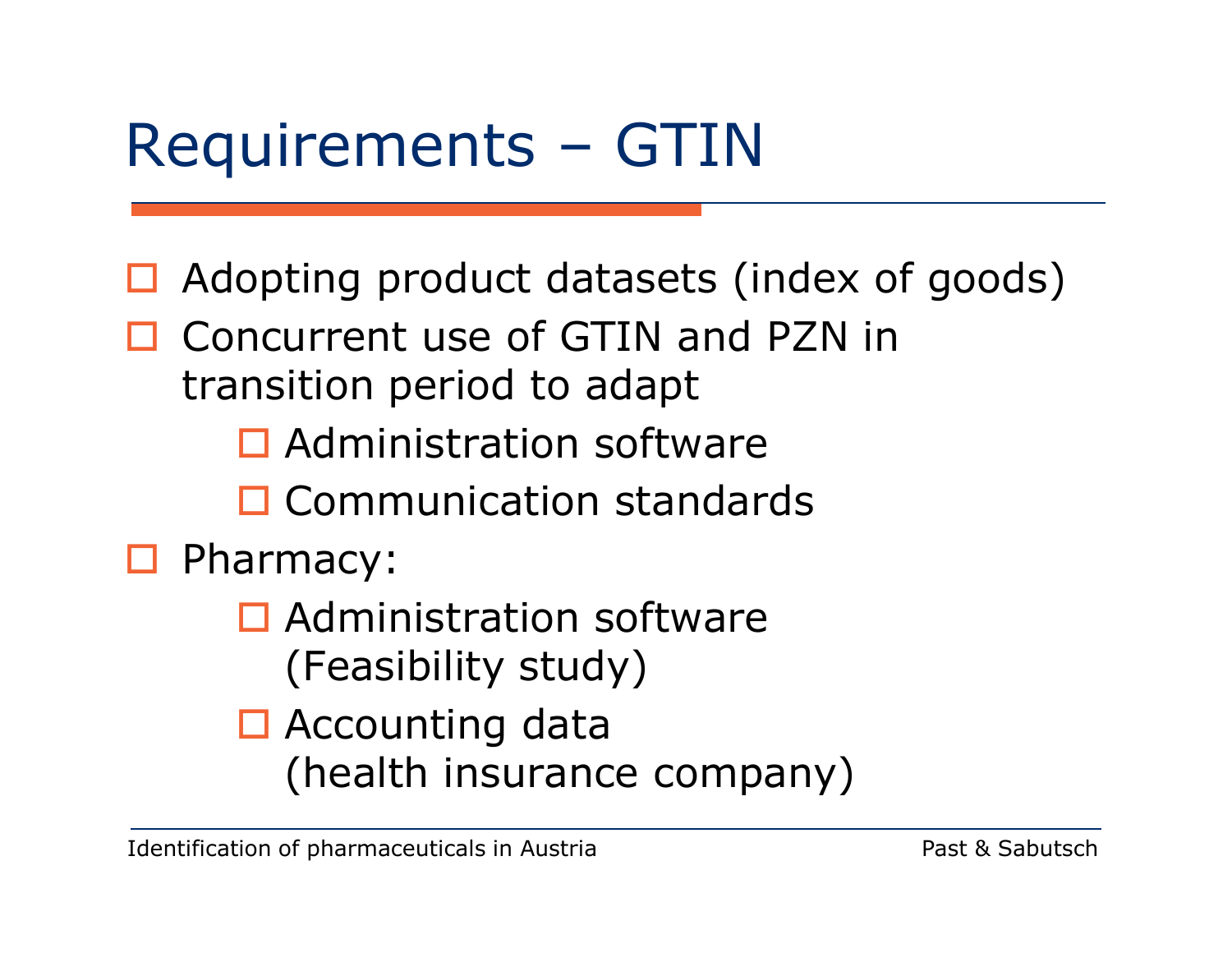#### DataMatrix vs. EAN-13

■ Smaller Symbology = more data based on area

- $\Box$  Higher maximum data capacity (depending on size)
- $\Box$  High data security

(Reed-Solomon error correction)



Identification of pharmaceuticals in Austria **Past & Sabutsch** Past & Sabutsch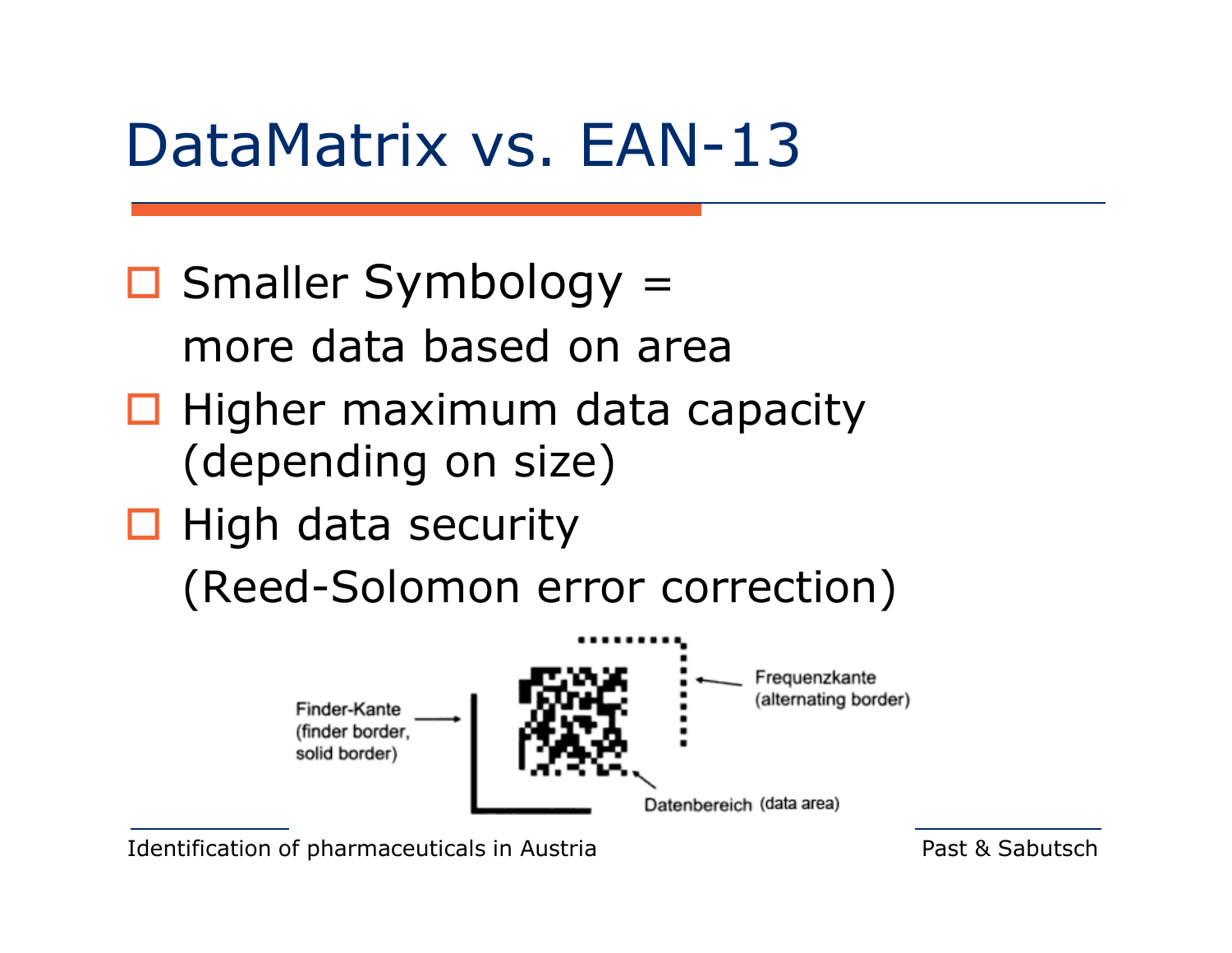### DataMatrix vs. EAN-13 ll

#### □ Accommodation of additional information

# $\Box$  Realised with Application Identifier (AI):<br>  $\Box$  Serial number

- $\blacksquare$ Serial number
- $\Box$  Batch number
- $\blacksquare$ Registration number
- $\Box$ Expiration date

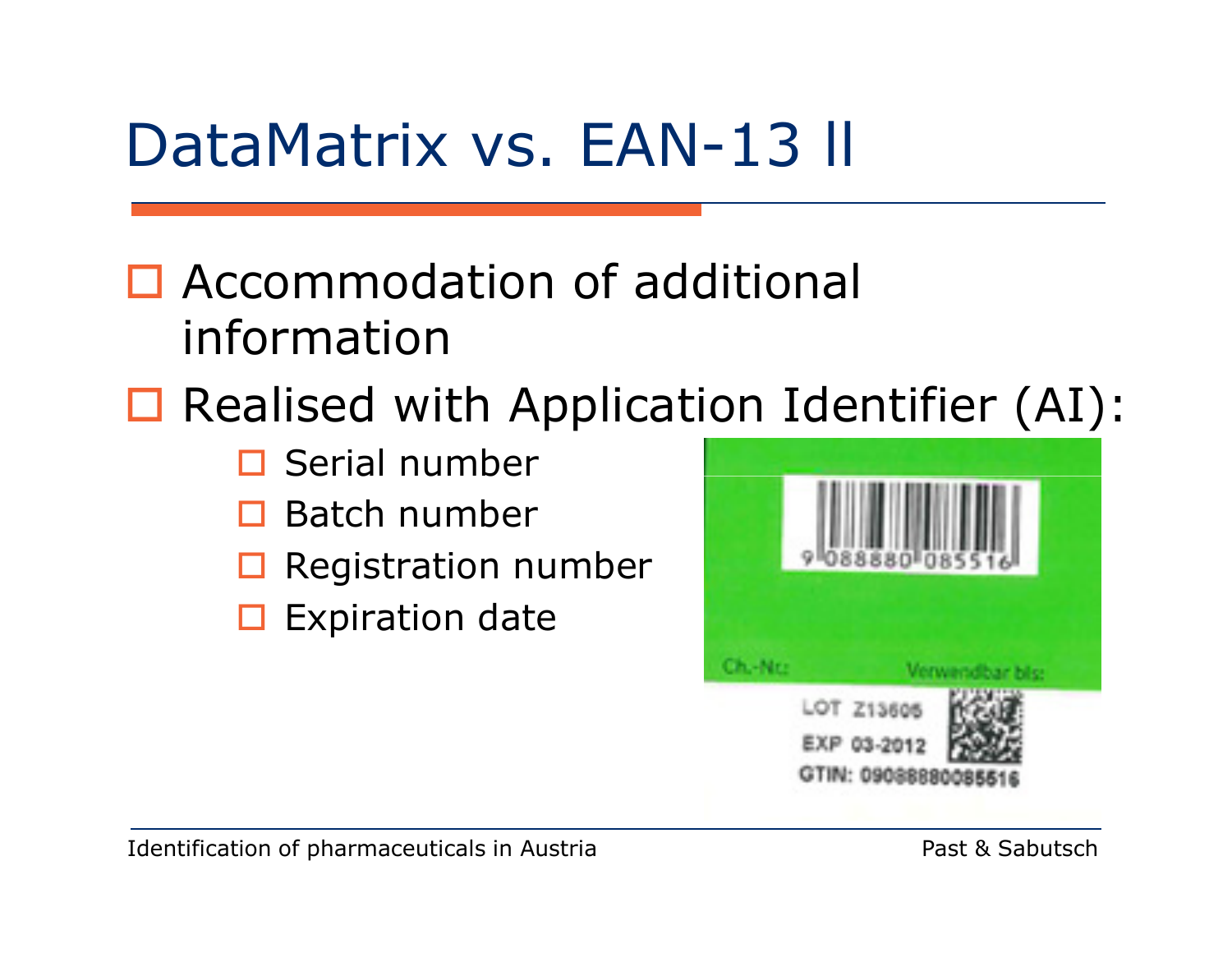#### Advantages – DataMatrix

- $\Box$  Automatic Data Capture of additional information – lower error rate
- □ Automatic identification of expired products
- $\Box$  Efficient recall with automatic reading<br>
of hatch number of batch number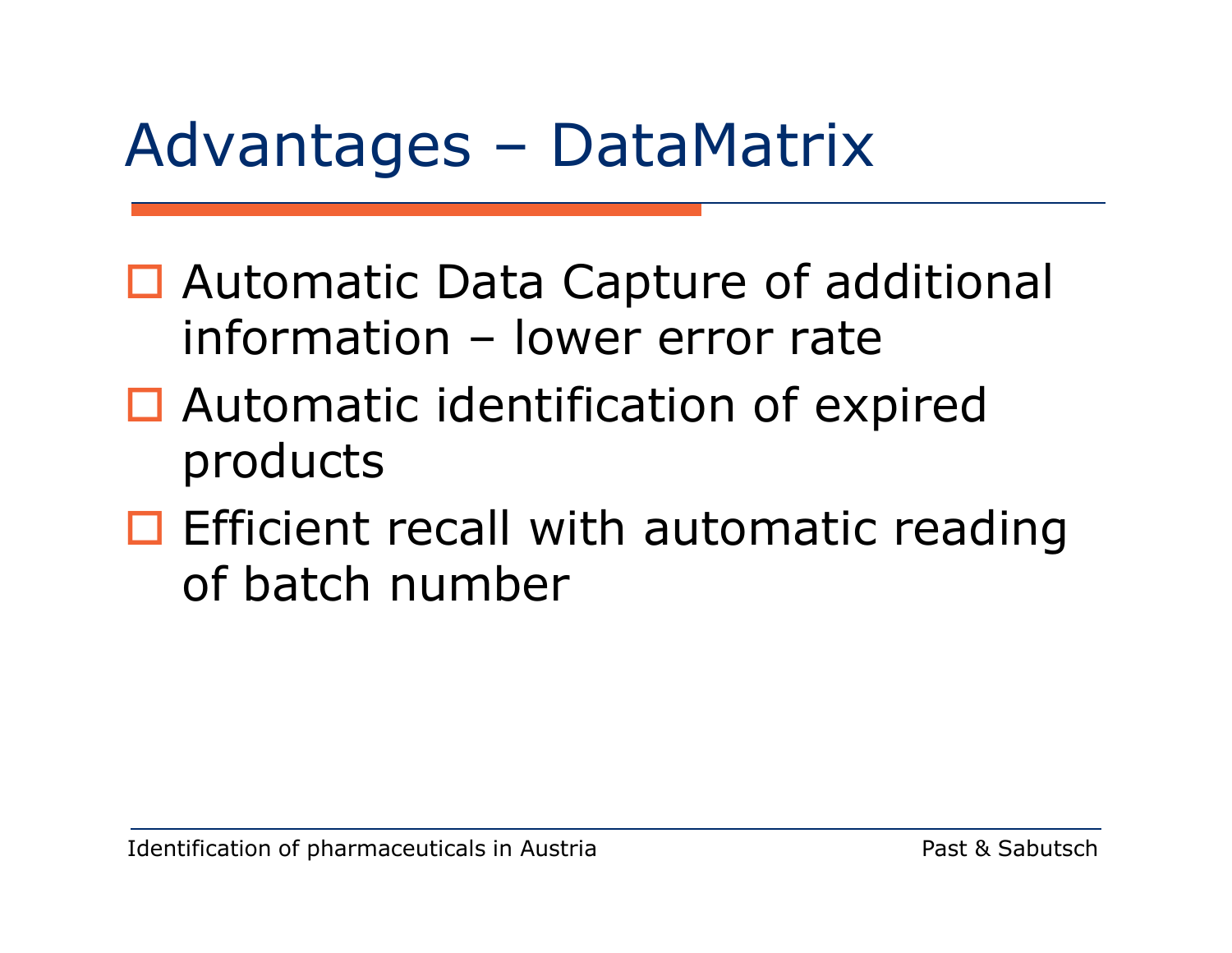#### Advantages – DataMatrix ll

**O** Preventing counterfeiting with possibility of authentication via GTIN and additional data

# -Enhanced patient safety!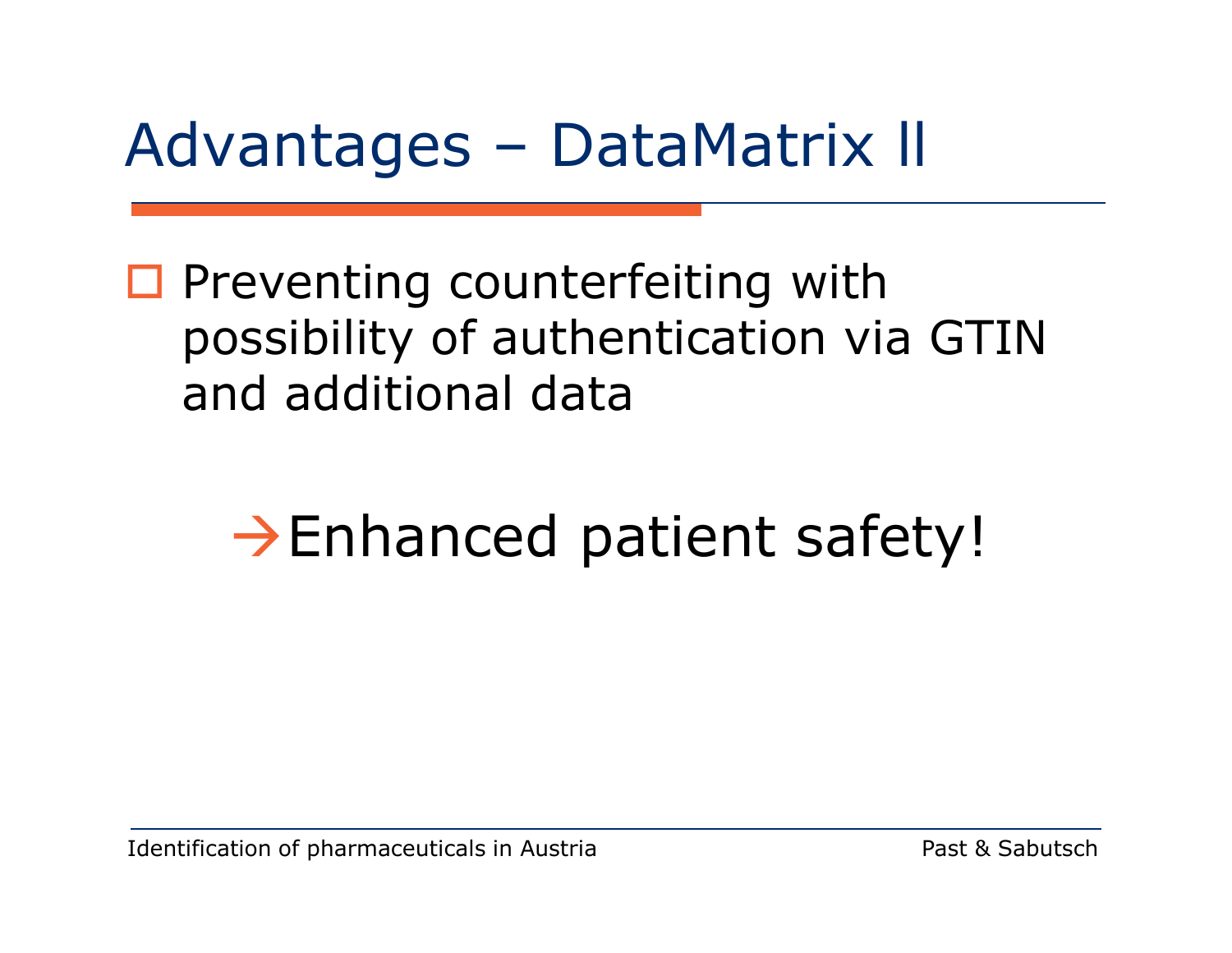#### Requirements – DataMatrix

- □ DataMatrix readable Scanner
- □ Consistent using by manufacturers concerning:
	- □ Type (Standardised data structure)
	- $\blacksquare$ Dimension
	- $\square$  Position
	- □ Data-stream

# - GS1 verification service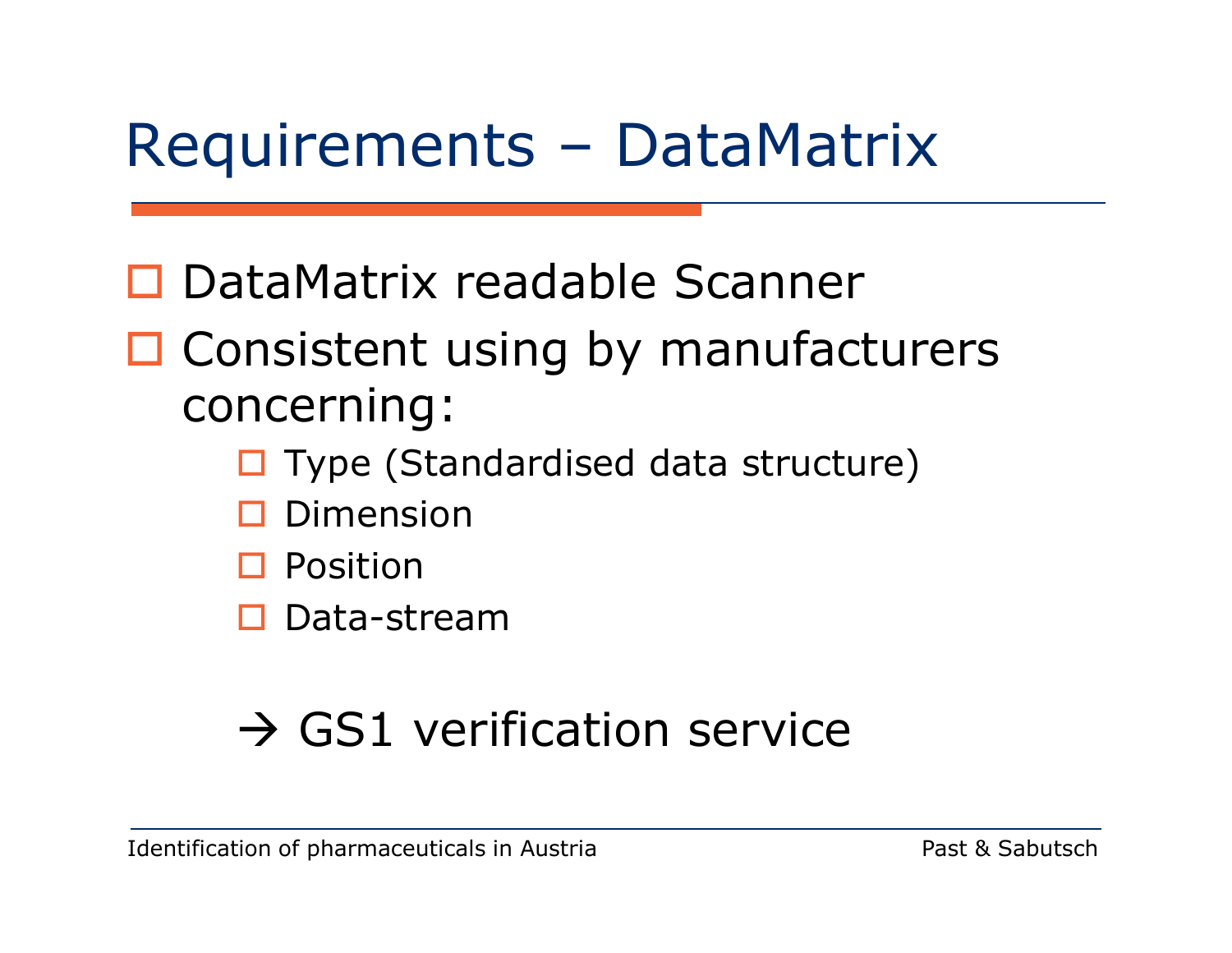#### Conclusion

# **□ Advantages GTIN**

- **CONTRACTOR** More product-IDs available
- **Service Service** Facilitating international trade
- **Transparency**
- Advantages DataMatrix
	- **Service Service** Like GTIN + Improving Safety
	- Simplifying processes

# $\Box$  Costs?  $\rightarrow$  Mainly Software adaptation